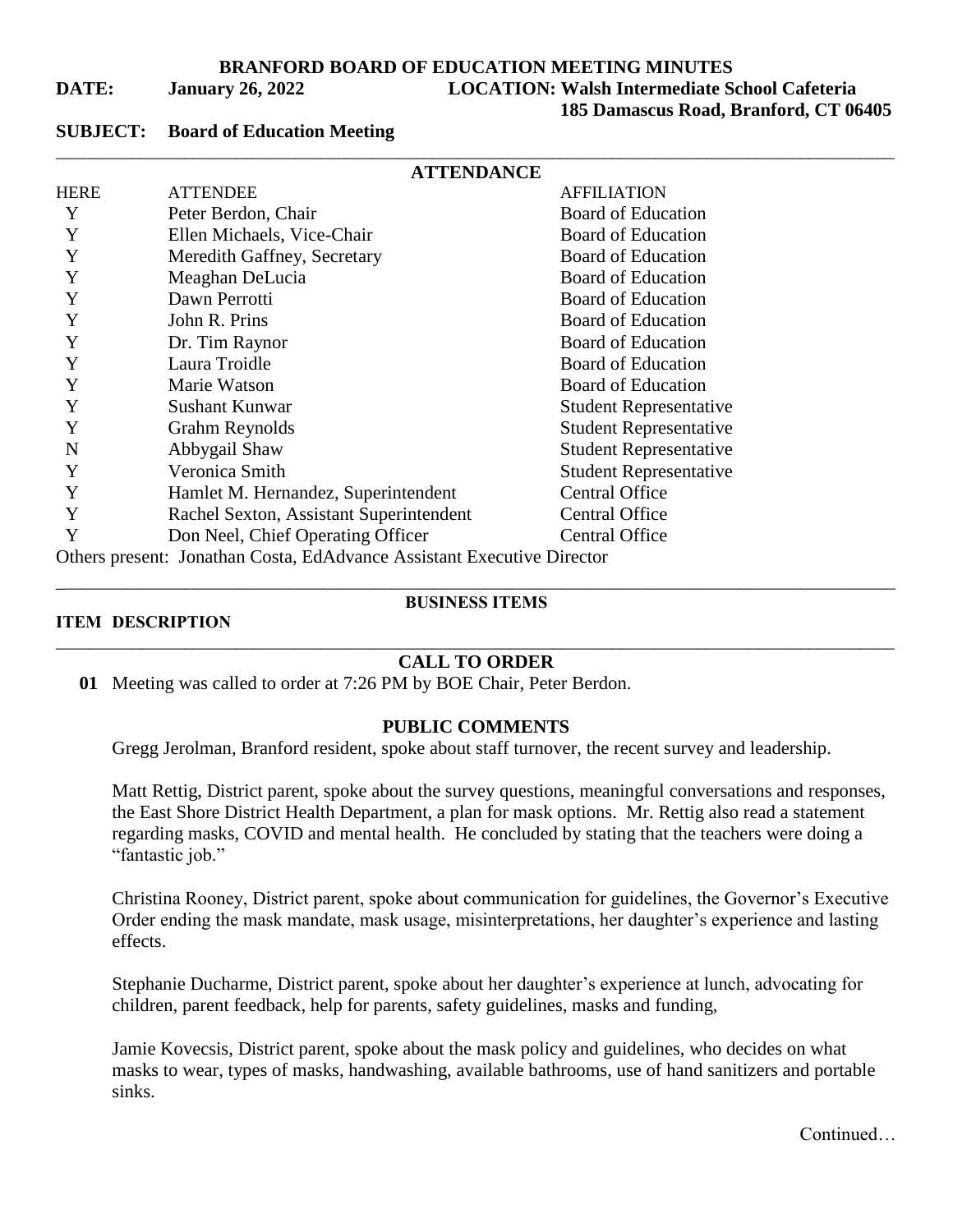**BRANFORD BOARD OF EDUCATION MEETING MINUTES**

**DATE: January 26, 2022 LOCATION: Walsh Intermediate School Cafeteria**

**185 Damascus Road, Branford, CT 06405**

#### **SUBJECT: Board of Education Meeting**

#### \_\_\_\_\_\_\_\_\_\_\_\_\_\_\_\_\_\_\_\_\_\_\_\_\_\_\_\_\_\_\_\_\_\_\_\_\_\_\_\_\_\_\_\_\_\_\_\_\_\_\_\_\_\_\_\_\_\_\_\_\_\_\_\_\_\_\_\_\_\_\_\_\_\_\_\_\_\_\_\_\_\_\_\_\_\_\_\_\_\_\_\_\_\_\_\_\_\_ **COMMUNICATIONS**

Peter Berdon stated that an email was forwarded to the Board regarding the CABE Legislative Breakfast.

## **AGENDA CHANGES**

**02** MOTION (Prins/Raynor) to add a report from the Clean Energy Committee to this evening's agenda as requested by Mr. Prins. APPROVED (Perrotti and Raynor abstained)

#### **APPROVE MINUTES**

**03** MOTION (Prins/Perrotti) to approve the minutes for the December 15, 2021 Full Regular BOE meeting minutes.

APPROVED UNANIMOUSLY

#### **PRESENTATION**

#### A. **EdAdvance**

Among the items that Jonathan Costa discussed in his presentation were; EdAvance's Mission, the strategic process, prospective on the class of 2021, three change challenges (grieving the loss of normal, impacts on digital acceleration and understanding one size no longer fits all), District-wide planning a backwards design (what we want, what we are doing already and what we need to do), systems coherence, two big ideas that work together, strategic planning vs. coherence planning, Regional School District 17's vision of the graduate, designed for a "just in case" curriculum/designed for a "just in time" curriculum, elements of rigor, coherence is supported by assessment (measure what you value, value what you measure), definitions, the gap, summary reflections, what we need to do (four strategies), common timeline and costs.

## **BOE STUDENT REPRESENTATIVES REPORT**

In their report the student representatives discussed; enjoying this evenings presentation and looking forward to its implementation, BHS extra-curriculars (winter sports; girls basketball, boys hockey, wrestling and basketball), Model Congress is preparing for Harvard Model Congress (taking place inperson and in Boston) next month, the winter edition of Caliope, the senior college application process, the BHS recycling initiative and midterms (new approaches and new schedule).

#### **SUPERINTENDENT REPORT/WIS PROJECT UPDATE**

In his report, Superintendent Hernandez discussed; the Legislative Breakfast (hosted by Branford Public Schools with food provided by Class Act students), his presentation this mornings of picture tour of WIS to the Rotary Club, staff and student attendance, budget survey priorities (parent/guardian, staff and the Branford community), the upcoming vaccination clinic (February 6), vaccinations are encouraged but not mandated, currently the District is following the masking mandate (not tied to funding in anyway), the District is well poised and can pivet with any mandate changes regarding masking, the Superintendent's Budget Presentation and Budget Workshops, budget needs to be submitted to Town by March 1st.

Continued…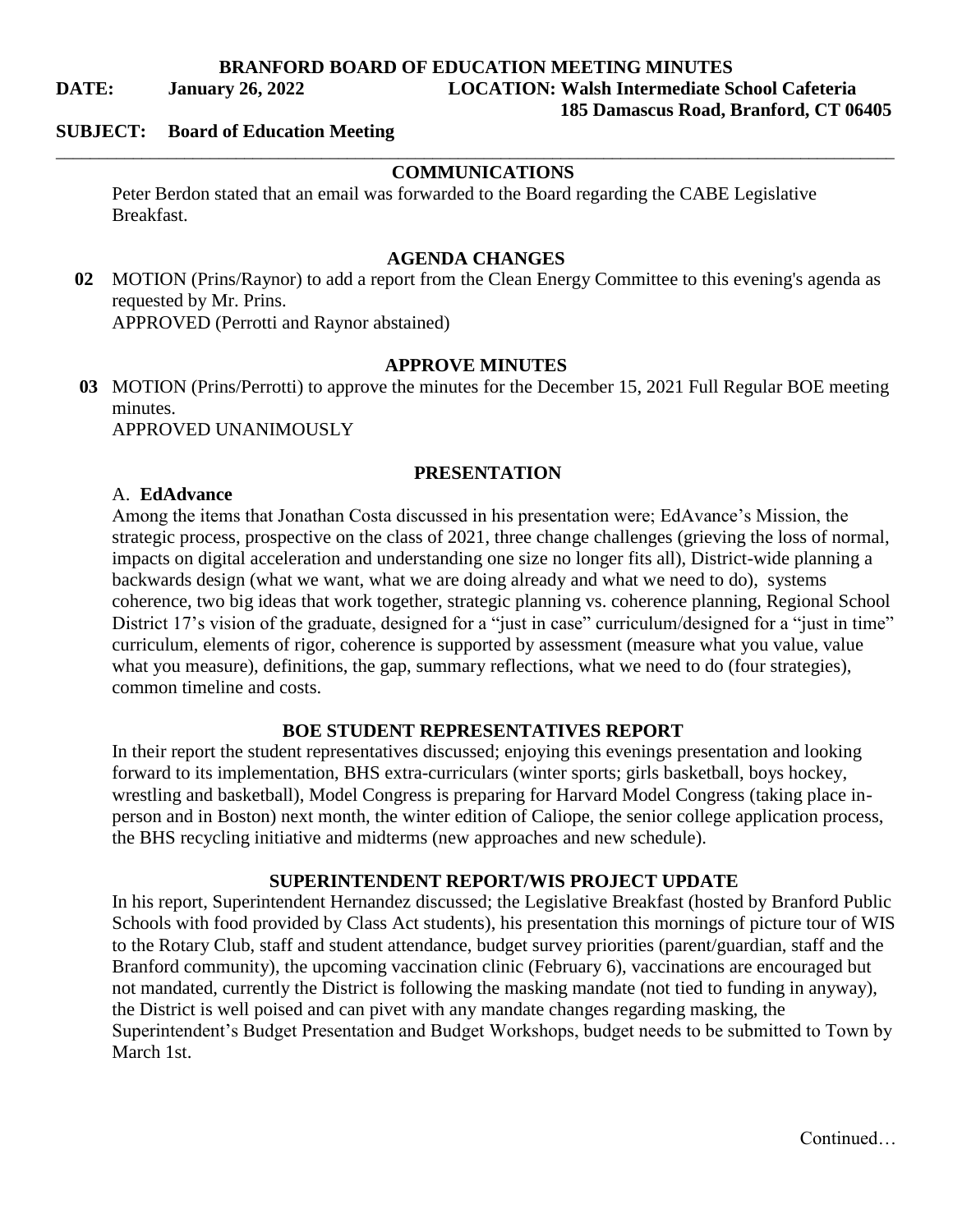## **SUBJECT: Board of Education Meeting**

## \_\_\_\_\_\_\_\_\_\_\_\_\_\_\_\_\_\_\_\_\_\_\_\_\_\_\_\_\_\_\_\_\_\_\_\_\_\_\_\_\_\_\_\_\_\_\_\_\_\_\_\_\_\_\_\_\_\_\_\_\_\_\_\_\_\_\_\_\_\_\_\_\_\_\_\_\_\_\_\_\_\_\_\_\_\_\_\_\_\_\_\_\_\_\_\_\_\_ **DISCUSSION/ACTION ITEMS**

## **04 A. 2022-2023 School Year Calendar**

Superintendent Hernandez discussed the planning process and development of the committee for the 2022-2023 school year calendar with the Board. Meaghan Delucia was appointed the BOE representative on the calendar committee.

## **05 B. Capital Projects**

Among the items that Superintendent Hernandez discussed were; the BOE becoming familiar with the five year capital budget, major different items that come in to play, indoor air quality enhancements at two elementary schools, dollars for the following year at WIS for fields (dovetail into what the town will do), supply chain issues for air enhancement over the summer, and documents in the budget book (overview of where our buildings are).

## **PUBLIC COMMENTS ON ACTION ITEMS**

Matt Rettig, District parent, spoke about State Representatives decision making, the decision to go back to school last year, Board decisions, leaving tonight hopeful, parents concerns for kids, his disappointment over the last couple of years, teachers going above and beyond and how his son advancement.

Jennifer Orlando, District parent, spoke about last week's PTA meeting, appreciating teacher leadership, her son and daughter's experience, working together collaboratively and communication.

Christina Rooney, District parent, thanked Superintendent Hernandez for tonight's information. Ms. Rooney also spoke about attendance percentages, tracking and the COVID dashboard,

Gregg Jerolman, Branford resident, spoke about a copy of the District org. chart, this evening's presentation, engaging another entity for a study and best management.

## **STANDING COMMITTEES**

A. Communication Committee (Meredith Gaffney, Chair) Next scheduled meeting: February 9, 2022, 6:00 P.M., Walsh Intermediate School Cafeteria. B. Personnel & Finance Committee (Dawn Perrotti, Chair) Next scheduled meeting: February 9, 2022, 7:00 P.M., Walsh Intermediate School Cafeteria. C. Policy Committee (Tim Raynor, Chair) Next scheduled meeting: February 16, 2022, 6:00 P.M., Walsh Intermediate School Cafeteria. D. Teaching & Learning Committee (Ellen Michaels, Chair) Next scheduled meeting: March 9, 2022, 6:00 P.M., Walsh Intermediate School Cafeteria.